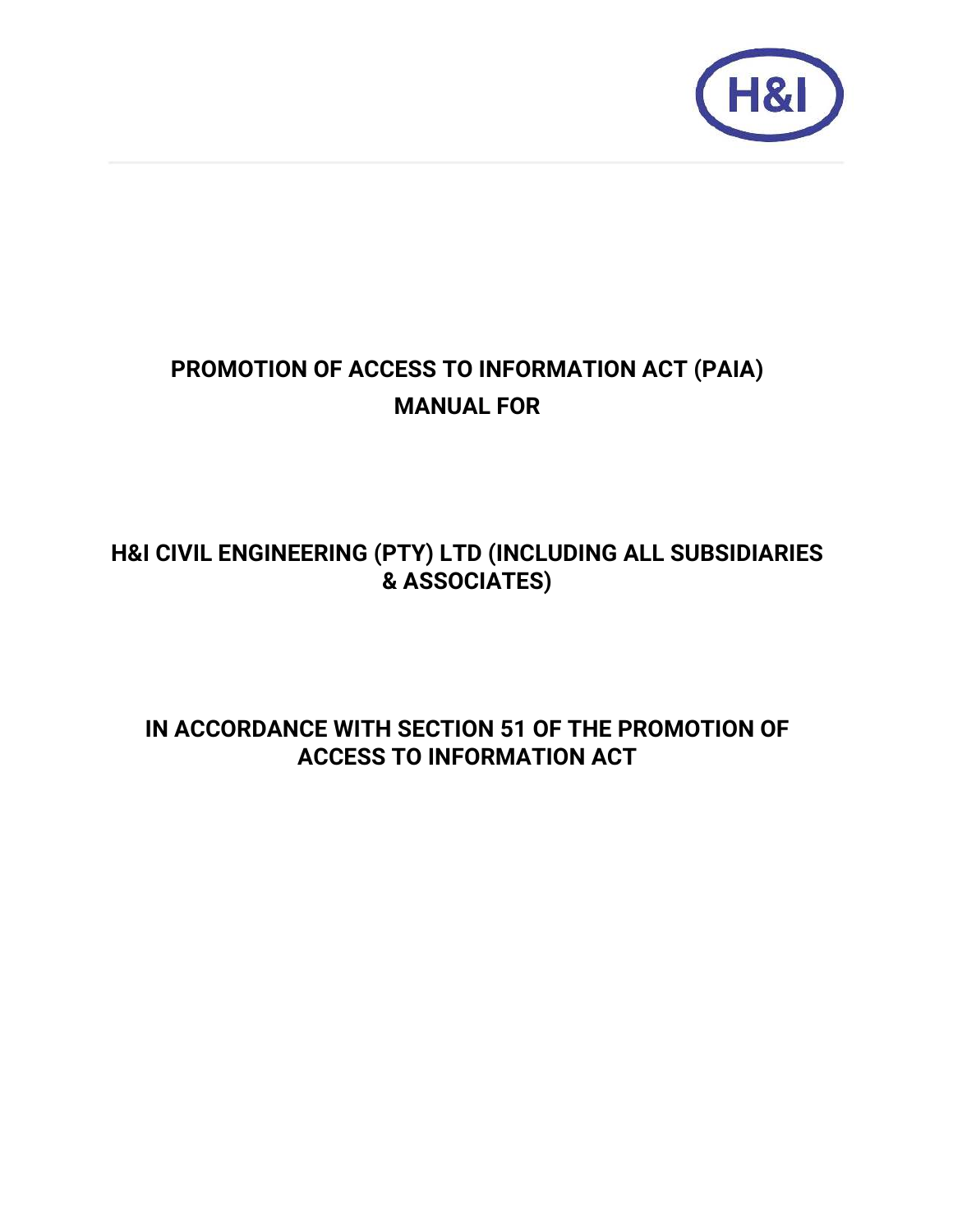#### **Revised: 29 June 2021**

#### **1. INTRODUCTION AND PURPOSE OF THE MANUAL**

- 1.1. This Manual has been prepared in accordance with section 51 of the Act and is aimed at assisting potential requesters in requesting access to information (documents or records) from Haw & Inglis Civil Engineering (Pty) Ltd, its subsidiaries and associates as contemplated under the Act. The names of the relevant subsidiaries and associates are annexed hereto and marked "Annexure  $A''$ .
- 1.2. The Manual may be amended from time to time and as soon as any amendments have been affected, the latest version of the Manual will be made available on the Haw & Inglis Civil Engineering website and at its offices.
- 1.3. The definitions provided in this Manual are solely for the purpose of this Manual and are not to be taken as applicable to the Act.

## **2. SCOPE OF APPLICATIONS**

This manual has been prepared in respect of Haw & Inglis Civil Engineering (Pty) Ltd, its subsidiaries and associates, collectively hereinafter referred to as "H&I" or "us" or "we" or "our" or the "Company".

The Information Officer named below is appointed in respect of H&I as a whole and in respect of the private bodies constituting H&I.

| Name of private body            | Haw & Inglis Civil Engineering                     |
|---------------------------------|----------------------------------------------------|
| <b>Information Officer (IO)</b> | Quintin Oosthuizen                                 |
| <b>Email address of IO</b>      | informationofficer@hiconstruction.co.za            |
| <b>Postal address</b>           | Private Bag X3, Durbanville 7551                   |
| <b>Physical address</b>         | Race Course Road Hillcrest Estate Durbanville 7550 |
| <b>Phone number</b>             | 021 976 1110                                       |
| <b>Fax number</b>               | 021 976 8802                                       |
| Website                         | www.hiconstruction.co.za                           |

#### **3. INFORMATION REQUIRED UNDER SECTION 51(1)(a) OF THE ACT: CONTACT DETAILS**

#### **4. DESCRIPTION OF GUIDE REFERRED TO IN SECTION 10: SECTION 51(1)(b)**

A guide has been prepared by the South African Human Rights Commission (SAHRC) in accordance with section 10 of the Act. The guide contains such information as may be reasonably required by a person who wishes to exercise any right contemplated in the Act. (The transfer of functions of the Act from the SAHRC to the Information Regulator effective from 30 June 2021.)

This guide is available from the SAHRC and the Information Regulator at their address as detailed below:

| <b>SAHRC</b>                 |                                                                |
|------------------------------|----------------------------------------------------------------|
| <b>Division</b>              | <b>PAIA UNIT</b>                                               |
| <b>Physical address</b>      | Braampark Forum 3, 33 Hoof Street Braamfontein                 |
| <b>Phone number</b>          | 011 877 3600                                                   |
| <b>Fax number</b>            | 011 403 0668                                                   |
| <b>Email</b>                 | paia@sahrc.org.za                                              |
| Website                      | www.sahrc.org.za                                               |
| <b>Information Regulator</b> |                                                                |
| <b>Physical address</b>      | JD House, 27 Stiemens Street, Braamfontein, Johannesburg, 2001 |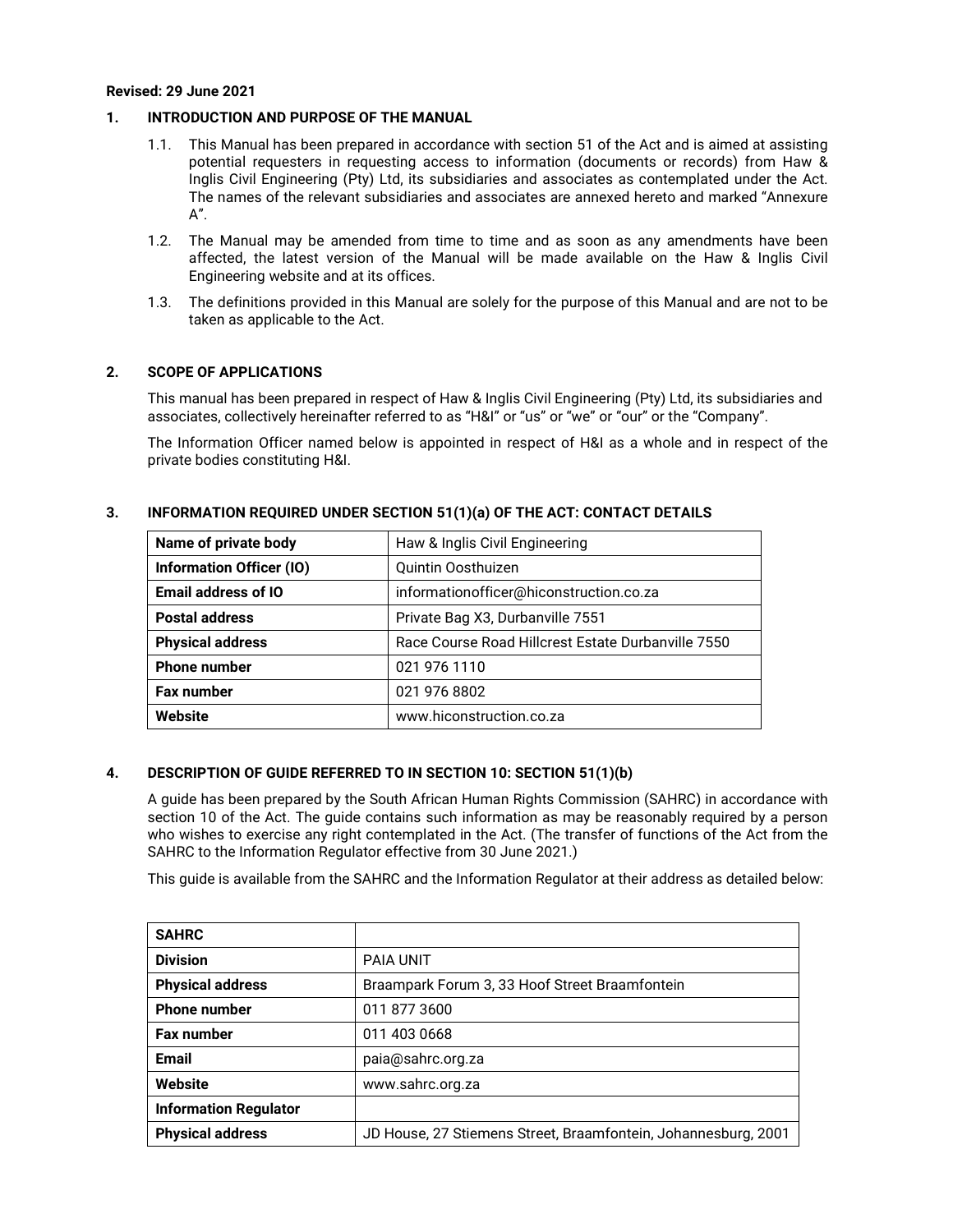| <b>Email</b> | inforeg@justic.gov.za                 |
|--------------|---------------------------------------|
| Website      | www.justice.gov.za/inforeg/index.html |

## **5. CATEGORIES OF INFORMATION AVAILABLE WITHOUT REQUEST IN TERMS OF SECTION 51(1)(c)**

 No notice in terms of Section 52(2) of the Act, regarding the categories of records of H&I which are available without request, has been published.

 The information regarding H&I is accessible at www.hiconstruction.co.za without request. The website contains various categories of information relating to H&I.

## **6. THE PROCESSING OF PERSONAL INFORMATION**

- 6.1 H&I collects information from its businesses and website, which information may be personal information and which information is protected under the Protection of Personal Information Act (POPIA).
- 6.2 H&I collects personal information where it has obtained the consent of the person to whom the information belongs and where:
	- 6.2.1 processing complies with an obligation imposed by law on H&I;
	- 6.2.2 H&I has a legitimate requirement to use or process such information; or
	- 6.2.3 H&I meets its responsibilities to clients, employees and other natural or juristic persons.
- 6.3 H&I may disclose personal information lawfully to:
	- 6.3.1 any regulatory authority and the regulators they appoint for the various sectors;
	- 6.3.2 comply with any regulation passed under the relevant legislation, or any legal process;
	- 6.3.3 protect and defend H&I 's rights and property (including its intellectual property);
	- 6.3.4 protect public interest; or
	- 6.3.5 legal advisors or similar service providers with the appropriate undertakings to protect the information.
- 6.4 H&I may supply employee personal information to:
	- 6.4.1 recruitment companies; or
	- 6.4.2 credit Bureau.
- 6.5 Where H&I uses the services of third parties to process personal information, H&I will ensure that the necessary contractual measures are in place to protect against loss or disclosure of such personal information.

## **7. CATEGORIES OF DATA SUBJECTS AND PERSONAL INFORMATION PROCESSED BY THE COMPANY**

Categories of data subjects and personal information processed by the Company include the following:

| <b>Categories of Data Subject</b>                         | <b>Personal Information Processed</b>                                                                                                                                                                                                                      |
|-----------------------------------------------------------|------------------------------------------------------------------------------------------------------------------------------------------------------------------------------------------------------------------------------------------------------------|
| Clients / Prospective<br><b>Clients: Natural Persons</b>  | Names; contact details; physical and postal Addresses; dates of birth;<br>identification numbers; financial information; nationality; confidential<br>correspondence.                                                                                      |
| Clients / Prospective<br><b>Clients: Juristic Persons</b> | Names of contact persons; name of legal entity; physical / postal<br>addresses and contact details; financial information; registration<br>number; founding documents and related information; authorised<br>signatories; information of connected parties |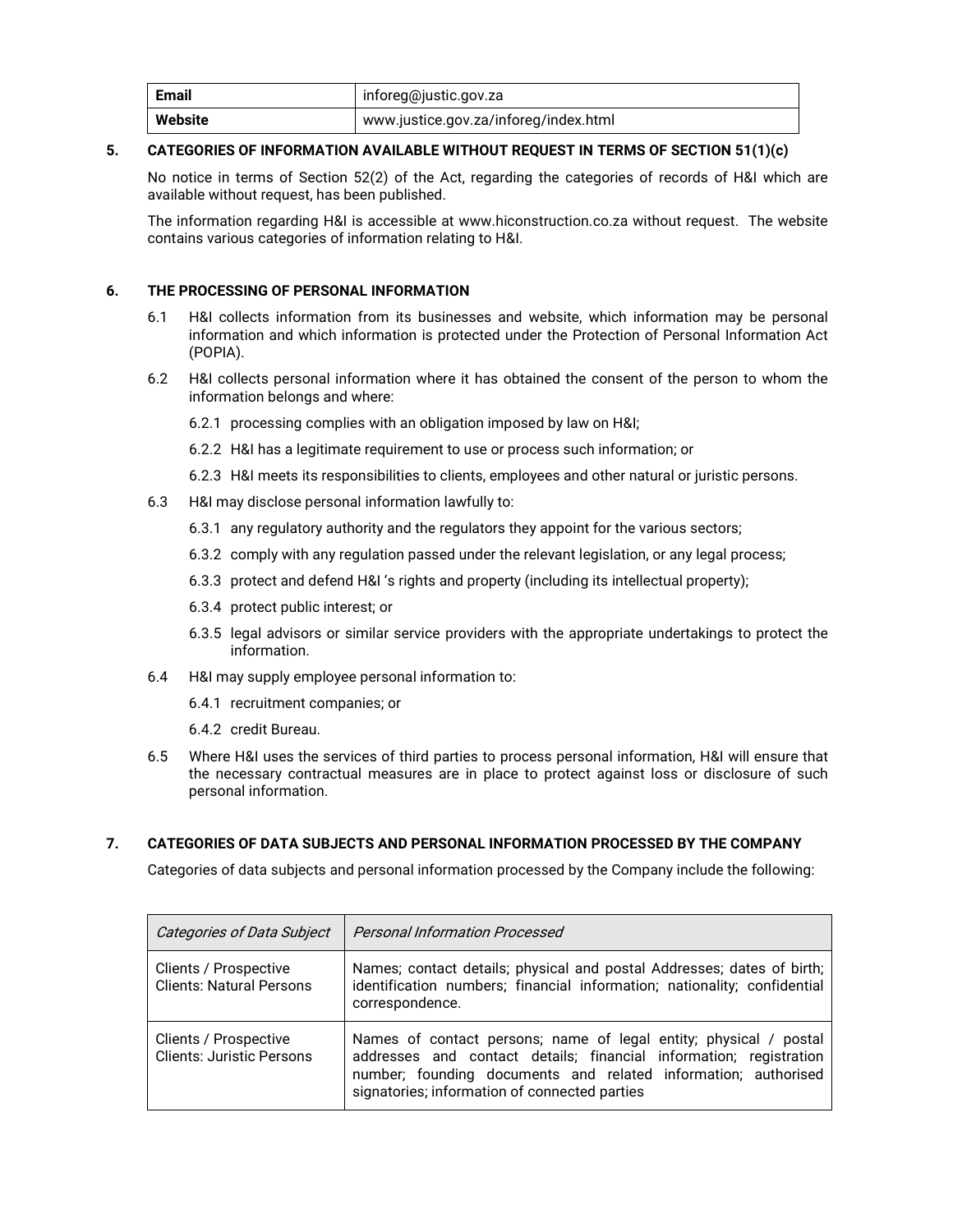| <b>Categories of Data Subject</b>                                | <b>Personal Information Processed</b>                                                                                                                                                                                                                       |
|------------------------------------------------------------------|-------------------------------------------------------------------------------------------------------------------------------------------------------------------------------------------------------------------------------------------------------------|
| <b>Contracted Service</b><br>Providers / Vendors                 | Names of contact persons; name of legal entity; physical and postal<br>address and contact details; financial information; registration number;  <br>founding documents; authorised signatories; BEE Certificates.                                          |
| Employees / Potential<br>Employees / Contracted<br>staff members | Gender; marital status; race; age; language; identity number; physical and<br>postal addresses and contact details; financial information; pregnancy<br>status; educational information, employment history, medical history,<br>criminal history, opinions |

## **8. RECORDS AVAILABLE IN TERMS OF OTHER LEGISLATION: SECTION 51(1)(d)**

 H&I keeps records in accordance with the following legislation, all of which are available, subject to such legislation and the Act:

- Basic Conditions of Employment Act, No. 75 of 1997
- Broad-based Black Economic Empowerment Act 53 of 2003
- Companies Act, No. 71 of 2008
- Compensation for Occupational Injuries and Health Diseases Act, No. 130 of 1993
- Electronic Communications Act, 36 of 2005
- Electronic Communications and Transactions Act 25 of 2002
- Employment Equity Act, No. 55 of 1998
- Income Tax Act, No. 95 of 1967
- Labour Relations Act, No. 66 of 1995
- Occupational Health & Safety Act, No. 85 of 1993
- Promotion of Access to Information Act, No. 2 of 2000
- Protection of Personal Information Act no. 4 of 2013
- Skills Development Act, No. 97 of 1998
- Skills Development Levies Act, No. 9 of 1999
- Unemployment Contributions Act, No. 4 of 2002
- Unemployment Insurance Act, No. 63 of 2001
- Value Added Tax Act, No. 89 of 1991

## **9. CATEGORIES OF RECORDS HELD IN TERMS OF SECTION 51(1)(e)**

The following are the subject and categories of records held:

- 9.1. **Human resources** 
	- Personal records of the personnel
	- Employments contracts
	- Medical Aid records
	- Pension fund and retirement benefit records
	- Disciplinary records
	- Salary records
	- Training Records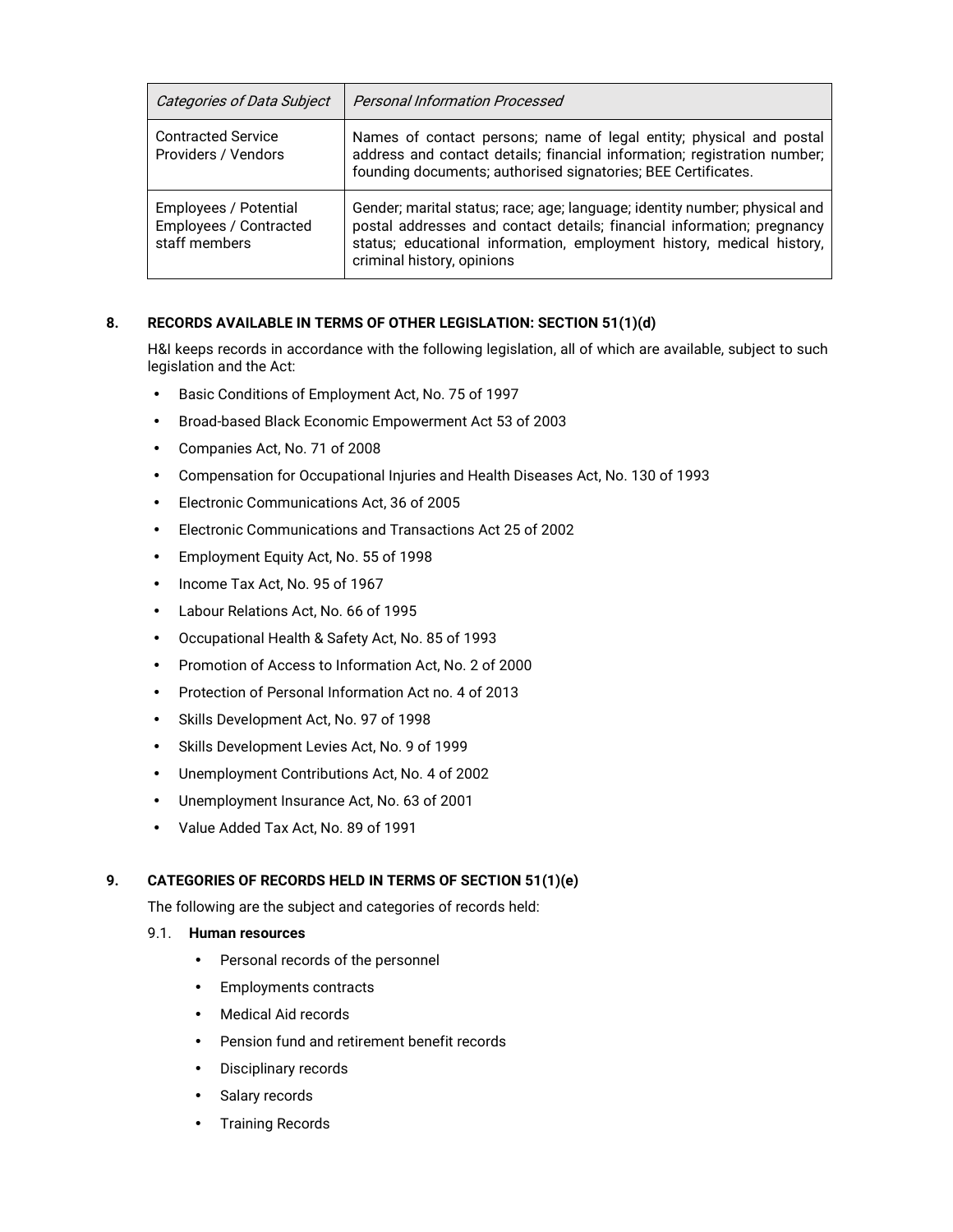- Correspondence relating to personnel
- Attendance & Leave records
- UIF Returns
- Internal policies and procedures
- Payroll
- Salary and wage register
- Expense accounts
- Workmen's compensation documents

#### 9.2. **Secretarial**

- Memorandum of Incorporation
- Minutes of the Board of Directors
- Shareholder agreements
- Company Register
- Records relating to the appointment of directors/auditors
- Share Certificates & Register
- Resolutions
- Minute Book
- Proxy Forms
- Company forms lodged with the Registrar in terms of the Companies Act

#### 9.3. **Financial and administration**

- VAT Records
- PAYE records
- Fixed asset register
- Banking records
- UIF Records
- Management reports
- Invoices
- Debtors and creditors information
- Annual financial statements
- Books of account
- Sales invoices with supporting documentation
- Purchase orders
- Income tax returns
- Costing records

#### 9.4. **Information Management and Technology**

- Services Level Agreements
- Equipment Register
- Policies, Procedures and guidelines
- Licensing agreements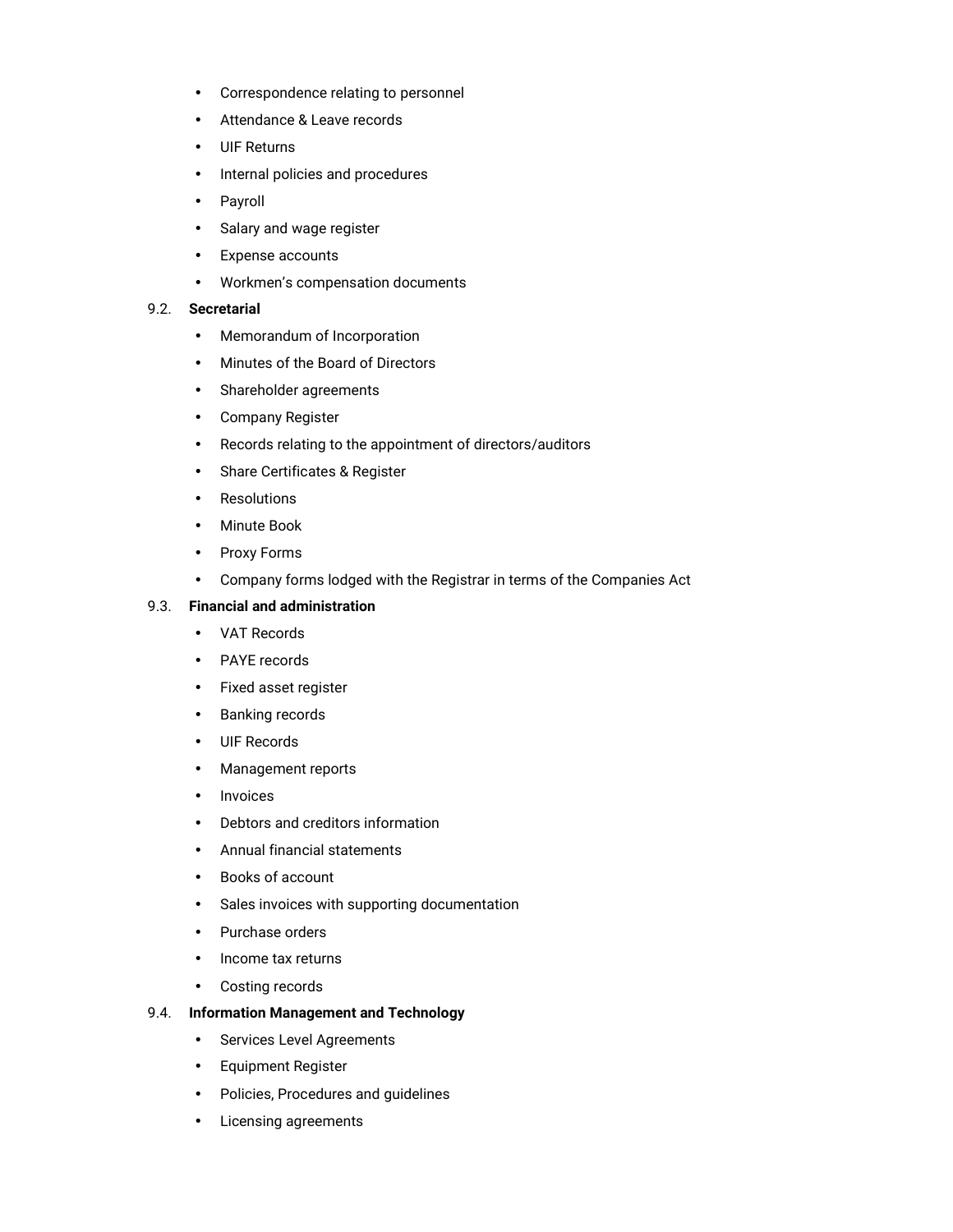#### 9.5. **Marketing and communication**

- Marketing strategies
- Communications strategies
- Agreements
- Brochures, Newsletters and Advertising materials

## 9.6. **Operations**

- Access control records
- Archival Administration Documentation
- Insurance (insurance arrangements, policies and claims)
- Asset register
- BEE Statistics

## 9.7. **Safety Records**

- Safety manuals
- Occupational Health and Safety records
- Records of incidents in the workplace

## 9.8. **Customer/Clients and third parties related records**

- Contracts with Clients
- All records provided by the Client has provided to H&I or third party acting for or on behalf of H&I
- Records, reports, designs and the like generated by H&I for their Clients
- Records generated pertaining to the Client, including transactional records
- Correspondence with Clients and third parties
- Other information relating to, or held on behalf of Clients

## 9.9. **Insurance Records**

- Short term insurance schedules and claim reports.
- Insurance policies taken out for the benefit of H&I and its employees.

## 9.10. **Immovable and Movable Property**

- Agreements of lease of immovable property occupied by H&I
- Credit sale agreements and/or hire purchase agreements
- Other agreements for the purchase, ordinary sale, conditional sale or hire of assets

## 9.11. **Information Technology**

- Computer software, support and maintenance agreements
- Other documentation pertaining to computer systems and computer programmes held by H&I

## 9.12. **Other records**

- Legal proceedings records
- Security agreements, guarantees and indemnities.
- Agreements with suppliers
- Confidentiality and/or non-disclosure agreements
- Any other relevant agreements

## 9.13. **System Documentation**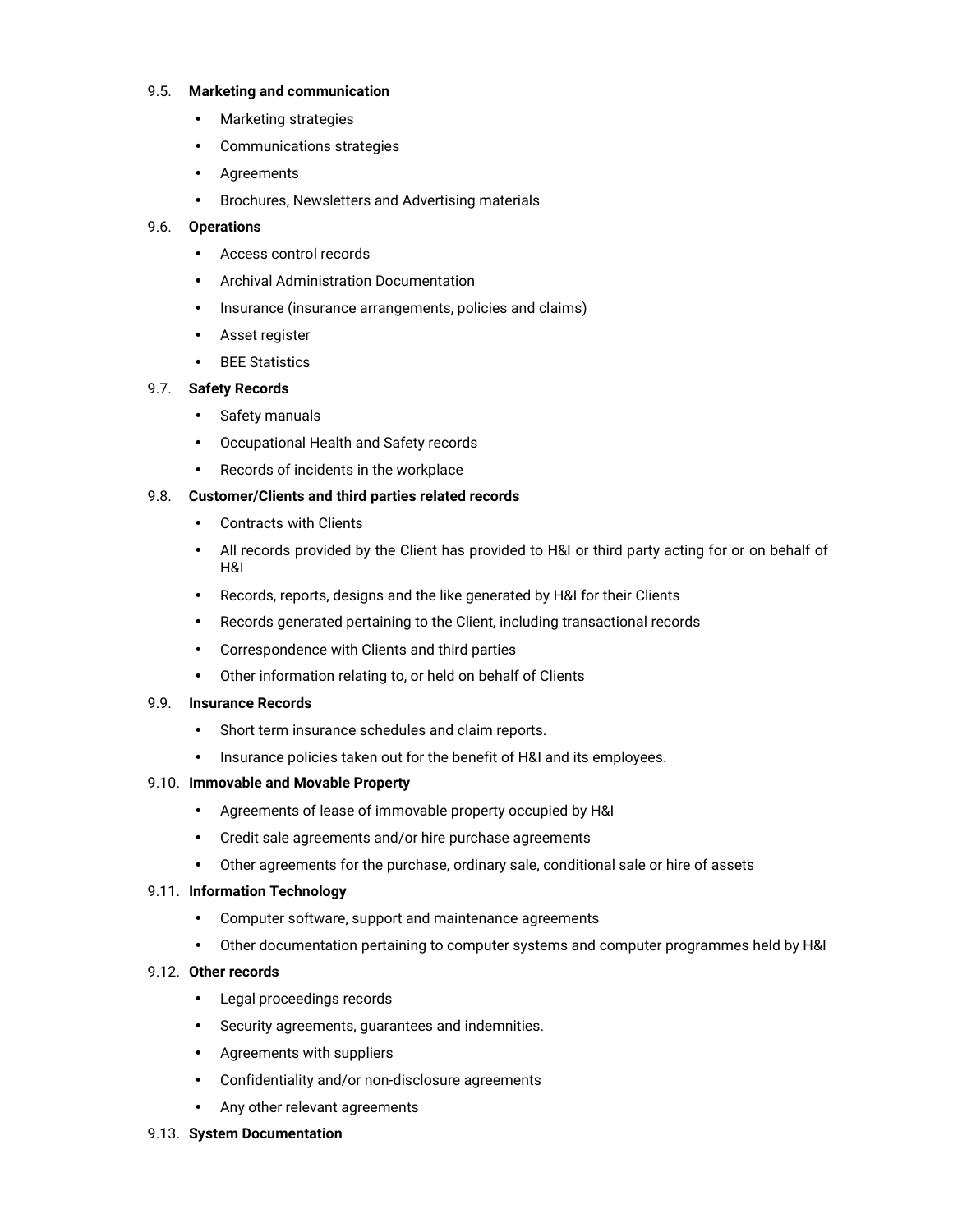- Products
- **Templates**
- Resources

#### 9.14. **Personnel records**

 Personnel refers to any person who works for or provides services to or on behalf of H&I and receives or is entitled to receive any form of remuneration and any other person who assists in carrying out or conducting the business of H&I. This includes, without limitation, directors, executives, non-executives, all permanent, temporary and part-time staff as well as contract workers. Personnel records include the following:

- Any personal records provided to H&I by our personnel;
- Any records a third party has provided to H&I regarding any of its personnel;
- Conditions of employment and other personnel-related contractual and quasi-legal records;
- Employment policies and procedures;
- Internal evaluation records; and
- Other internal records and correspondence

#### **10. INFORMATION SECURITY MEASURES TO PROTECT PERSONAL INFORMATION**

- 10.1. H&I is committed to developing appropriate safeguards to make sure that personal data is kept secure and confidential and is protected against reasonably anticipated threats to its security or integrity, and against unauthorised access or use that might result in substantial harm or inconvenience to data subjects.
- 10.2. Reasonable technical and organisational measures are implemented for the protection of personal information processed by H&I.
- 10.3. H&I continuously implements and monitors technical and organisational security measures to protect personal information against unauthorised access as well as accident or willful manipulation, loss, or destruction.

#### **11. DETAILS ON HOW TO MAKE REQUESTS FOR ACCESS TO RECORDS HELD BY THE COMPANY: SECTION 51(1)(e)**

All records shall only be made available subject to the provisions of the Act.

#### 11.1. **Form Of Request**

- 11.1.1. When making a request to access a record, the requester must use the prescribed form attached hereto and marked (Annexure C), addressed to the information officer.
- 11.1.2. The requester must provide sufficient detail on the request form to allow for the identification of the record and the requester. The requester should also indicate which form of access is required and specify a postal address in the Republic of South Africa or email address.
- 11.1.3. The requester must identify the right that is sought to be exercised or protected and provide an explanation of why the requested record is required for the exercise or protection of that right.
- 11.1.4. If a request is being made on behalf of another person, the requester must submit proof of the capacity in which the requester is making the request.

#### 11.2. **Fees**

- 11.2.1. A requester who seeks access to a record containing personal information about the requester is not required to pay the request fee.
- 11.2.2. Where fees are payable these are detailed in the request form.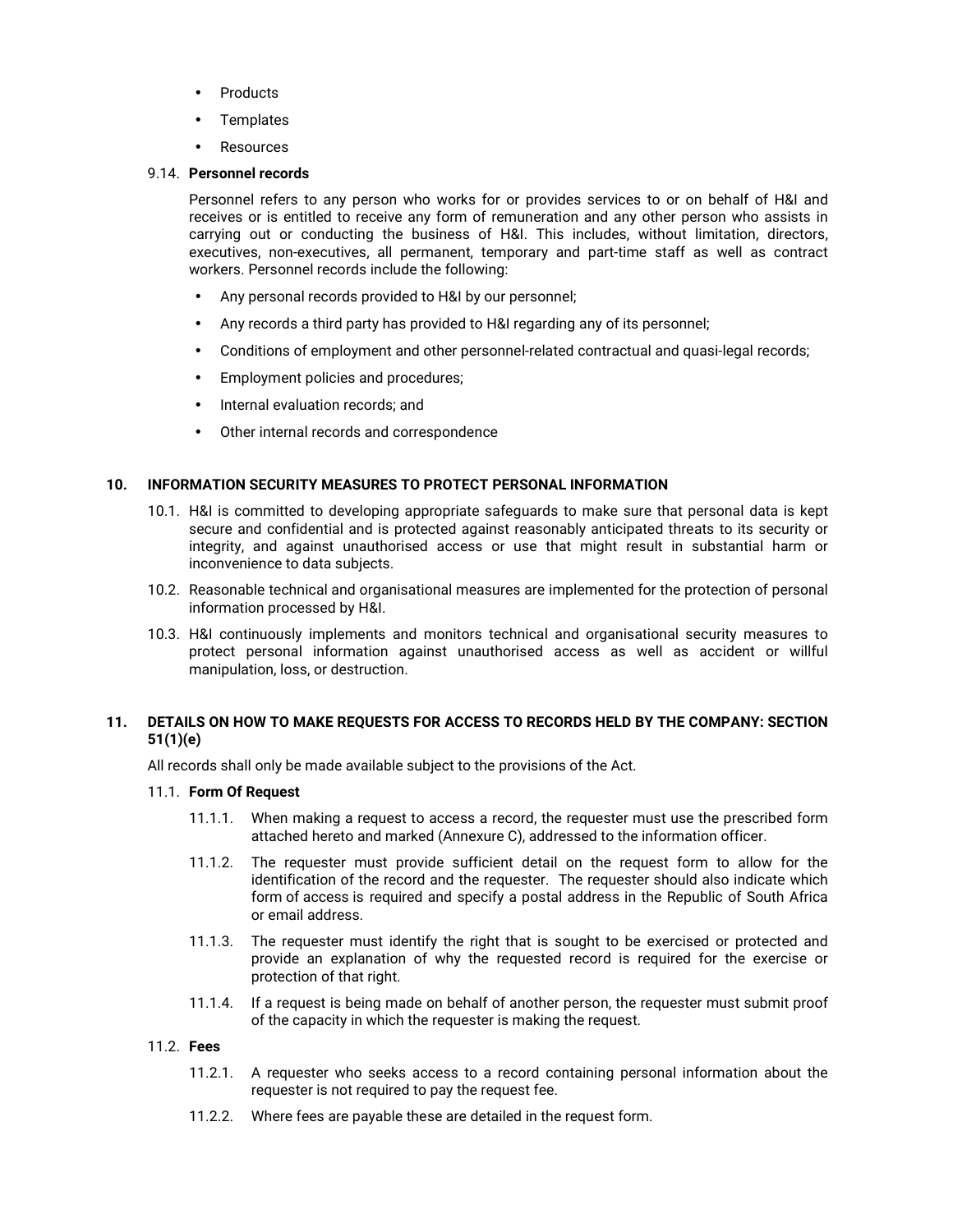- 11.2.3. If the request is granted, a further fee will be payable for the search, preparation, and reproduction of the record.
- 11.2.4. The requester may lodge an application to the court against the tender or payment of the request fee or may lodge a complaint with the Information Regulator.

## 11.3. **Decision**

- 11.3.1. The Company will, within 30 days of receipt of a request, decide whether to grant or decline a request, providing reasons to that effect.
- 11.3.2. The 30-day period within which the Company has to decide whether to grant or refuse a request may be extended for a further period of not more than 30 days if reasonably required under the circumstances.
- 11.3.3. If the request for access is refused the requester may lodge an application to court or alternatively, lodge a complaint with the Information Regulator.

## 11.4. **Grounds for Refusal**

Grounds on which H&I may refuse a request for information relates to the –

- 11.4.1. Mandatory protection of the privacy of a third party who is a natural person, which would involve the unreasonable disclosure of personal information of that natural person (section 63);
- 11.4.2. Mandatory protection of the commercial information of a third party, if the record contains –
	- 11.4.2.1. Trade secrets of that third party;
	- 11.4.2.2. Financial, commercial, scientific or technical information which disclosure could likely cause harm to the financial or commercial interests of that third party;
	- 11.4.2.3. Information disclosed in confidence by a third party to H&I, if the disclosure could put that third party at a disadvantage in negotiations or commercial competition (section 64);
- 11.4.3. Mandatory protection of the safety of individuals and the protection of property (section 66);
- 11.4.4. Mandatory protection of confidential information of third parties if it is protected in terms of any agreement (section 67);
- 11.4.5. Mandatory protection of records which would be regarded as privileged in legal proceedings (section 67);
- 11.4.6. The commercial activities of H&I, which may include
	- 11.4.6.1. Trade secrets of H&I;
	- 11.4.6.2. Financial, commercial, scientific or technical information which if disclosed would likely cause harm to the financial or commercial interests of H&I;
	- 11.4.6.3. Information which, if disclosed could put H&I at a disadvantage in negotiations or commercial competition;
	- 11.4.6.4. A computer program which is owned by H&I, and which is protected by copyright (section 68);
- 11.4.7. Requests for information that is clearly frivolous or vexatious, or which involve an unreasonable diversion of resources shall be refused.

#### 11.5. **Prescribed Fees and Forms in respect of Private Bodies**

The prescribed fees and form for requests to private bodies, are attached hereto and and marked "Annexure B" and "Annexure C" respectively and are available on the websites of the Information Regulator, https://www.justice.gov.za/inforeg/docs.html and the SAHRC, www.sahrc.org.za.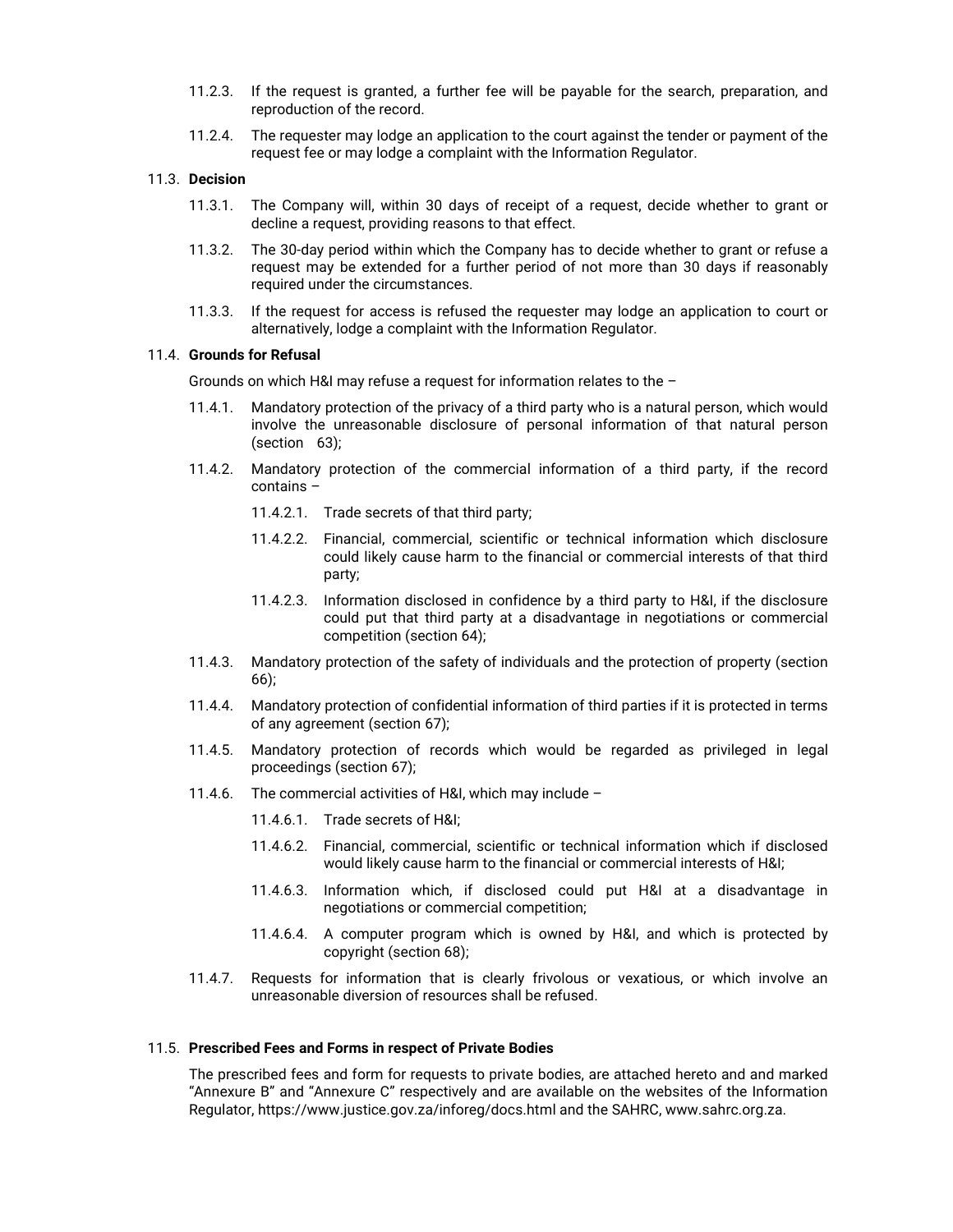#### **12. REMEDIES AVAILABLE WHEN H&I REFUSES A REQUEST FOR INFORMATION**

#### **12.1 Internal Remedies**

 H&I does not have an internal appeal procedure. As such, the decision made by the Information Officer is final, and requesters will have to exercise such external remedies at their disposal if the request for information is refused, and the requester is not satisfied with the answer supplied by the Information Officer.

#### **12.2 External Remedies**

 A requester that is dissatisfied with an Information Officer's refusal to disclose information, may within 30 days of notification of the decision, apply to a relevant Court for relief. Likewise, a third party dissatisfied with an Information Officer's decision to grant a request for information, may within 30 days of notification of the decision, apply to a Court for relief. For purposes of the Act, the Courts that have jurisdiction over these applications are the Constitutional Court, the High Court or another court of similar status.

## **12.3 Availability of this Manual**

A copy of this manual is available on our website (www.hiconstruction.com) or by sending a request for a copy to the Information Officer by e-mail. The manual may also be inspected at the address set out above. In addition, this manual can be accessed through the SAHRC at its address set out above. This manual will be updated from time to time, as and when required.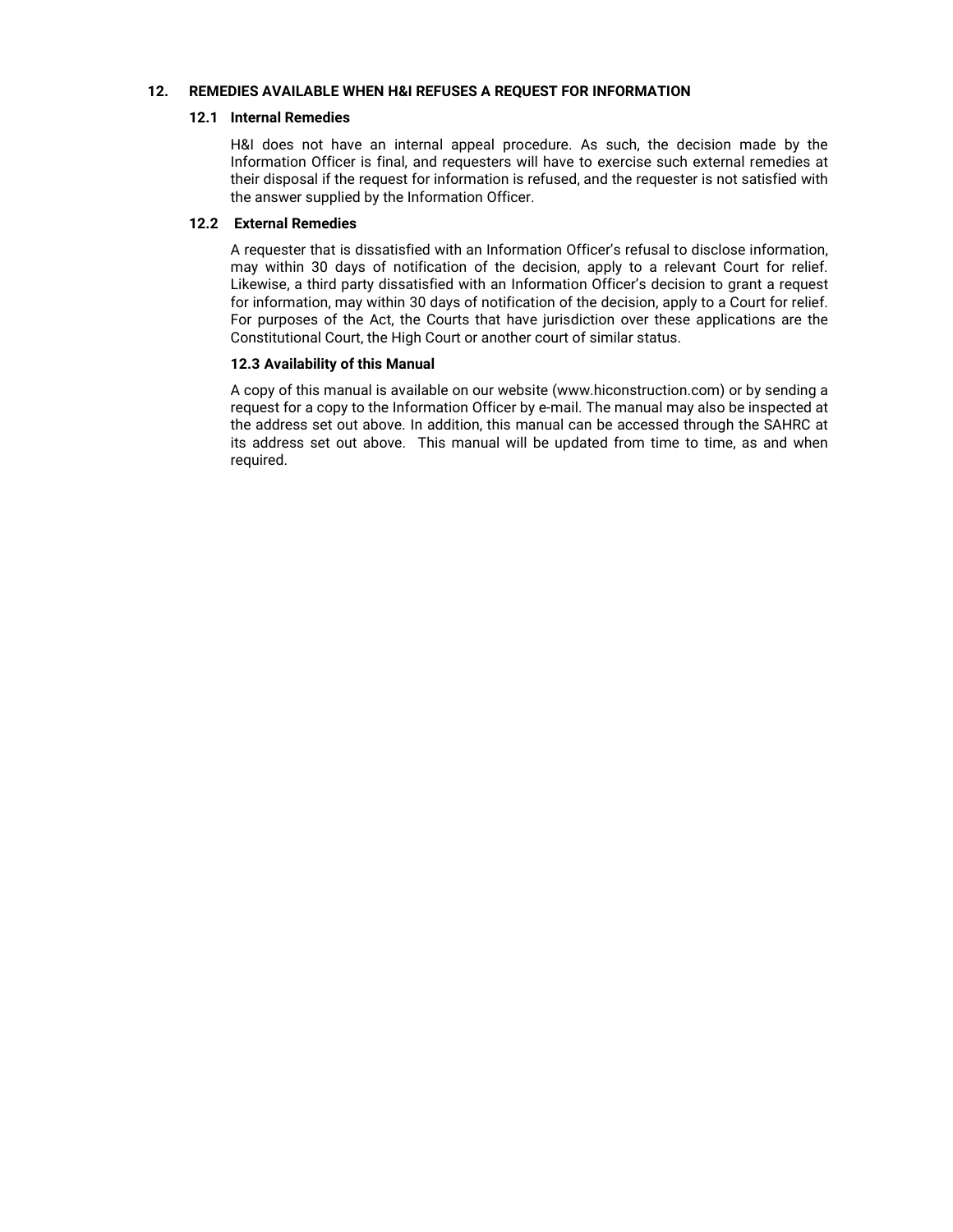## **Annexure A**

## **Subsidiaries**

- H&I Civil and Building (Pty) Ltd
- H&I Construction (Pty) Ltd
- H&I Plant and Crushing (Pty) Ltd
- H&I International Limited
- HITCO (Pty) Ltd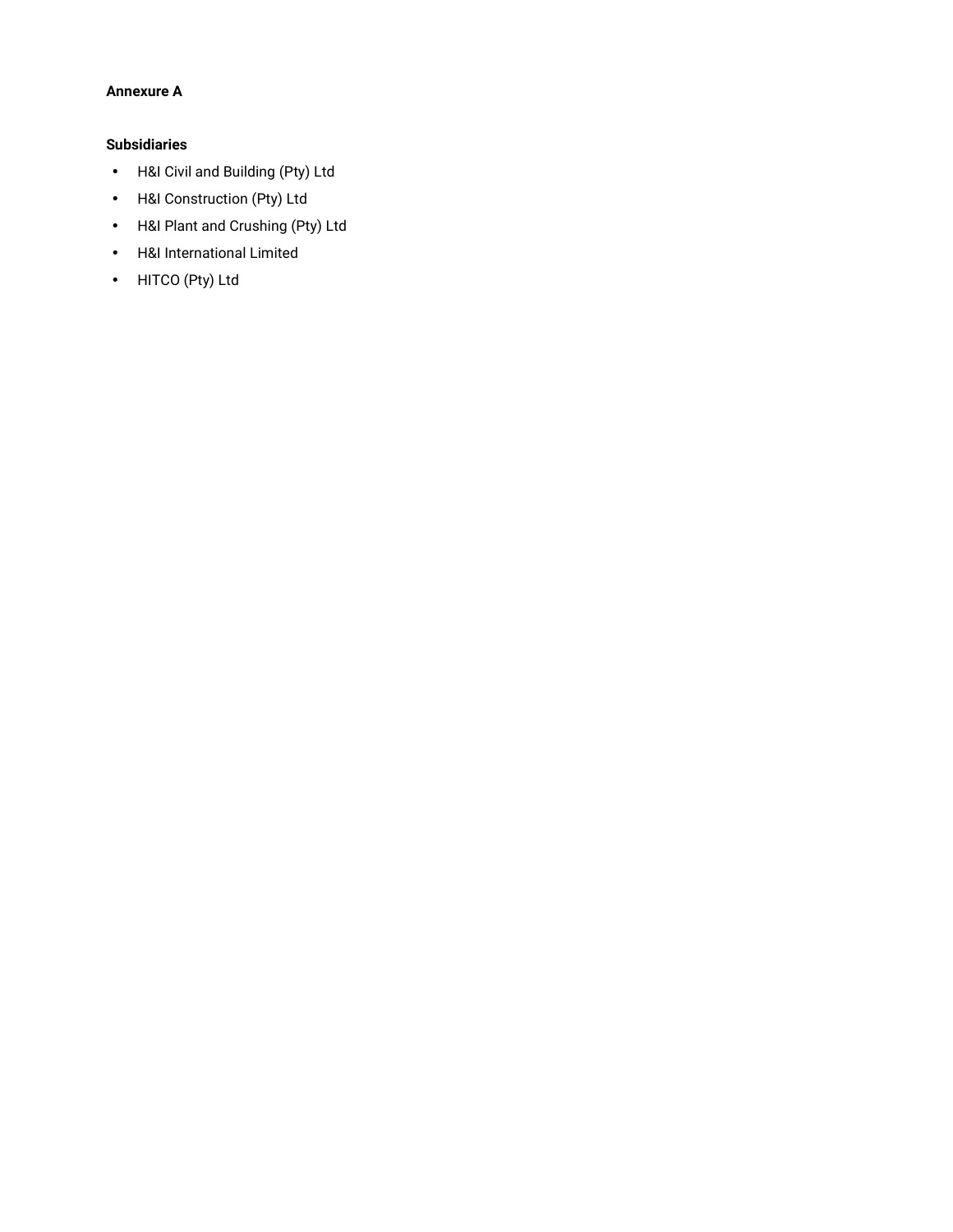## **Annexure B: Fee Schedule**

### **GENERAL: VALUE-ADDED TAX**

Public and private bodies registered under the Value-Added Tax Act, 1991 (Act No. 89 of 1991), as vendors may add value-added tax to all fees prescribed in this Annexure.

## **PART I**

#### **FEES IN RESPECT OF GUIDE**

The fee for a copy of the guide as contemplated in regulations 2(3)(b) and 3(4)(c) is R0,60 for every photocopy of an A4-size page or part thereof.

#### **PART II**

#### **FEES IN RESPECT OF PUBLIC BODIES**

Not applicable to H&I

#### **PART III**

## **FEES IN RESPECT OF PRIVATE BODIES**

- 1. The fee for a copy of the manual as contemplated in regulation  $9(2)(c)$  is R1,10 for every photocopy of an A4-size page or part thereof.
- 2. The fees for reproduction referred to in regulation 11(1) are as follows:
	- a. For every photocopy of an A4-size page or part thereof R1,10
	- b. For every single sided printed copy of an A4-size page or part thereof held on a computer or in electronic or machine-readable form R0,75
	- c. For a copy in a computer-readable form on –
	- d. i.
		- ii. For a copy of visual images R60,00
	- e. i.
- 3. The request fee payable by a requester, other than a personal requester, referred to in regulation 11(2) is R50,00.
- 4. The access fees payable by a requester referred to in regulation 11(3) are as follows:
	- a. For every photocopy of an A4-size page or part thereof R1,10
	- b. For every single sided printed copy of an A4-size page or part thereof held on a computer or in electronic or machine-readable form R0,75
	- c. For a copy in a computer-readable form on
		- ii. For a copy of visual images R60,00
	- d. i.
	- e. To search for and prepare the record for disclosure, R30,00 for each hour or part of an hour reasonably required for such search and preparation.
- 5. For purposes of section 54(2) of the Act, the following applies:
	- a. Six hours as the hours to be exceeded before a deposit is payable; and
	- b. one third of the access fee is payable as a deposit by the requester.
- **6.** The actual postage is payable when a copy of a record must be posted to a requester.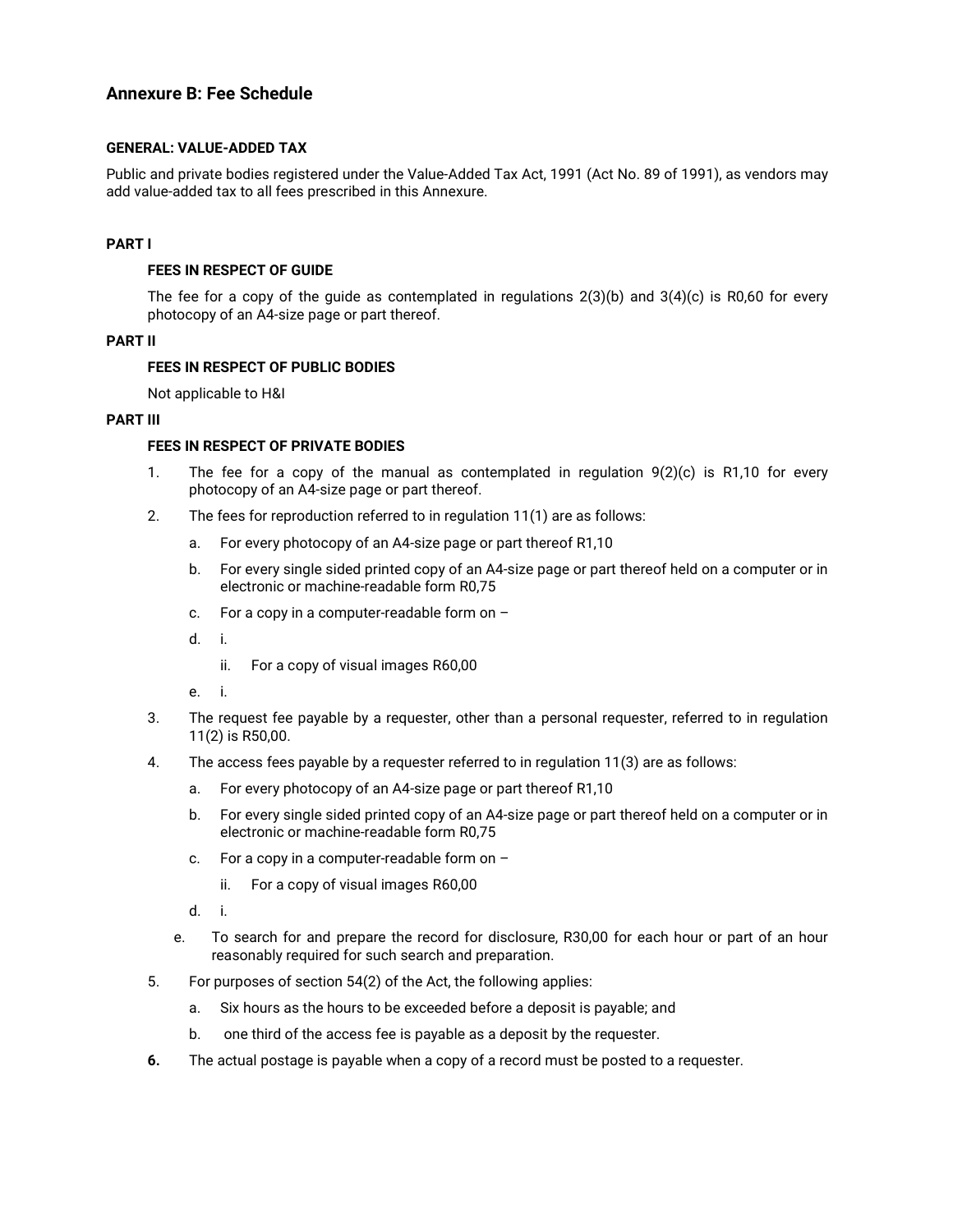## **Annexure C: Form C – Request for Access to Record of Private Body**

(Section 53(1) of the Promotion of Access to Information Act, 2000 (Act No. 2 of 2000) [Regulation 10]

**A. Particulars of private body: Information Officer: Quintin Oosthuizen Postal address: Private Bag X3, Durbanville, 7551 E-mail address: informationofficer@hiconstruction.co.za Telephone number: 021 976 1110** 

#### **B. Particulars of person requesting access to the record**

- a. The particulars of the person who requests access to the record must be given below.
- b. The address, email address and/or fax number in the Republic to which the information is to be sent must be given.
- c. Proof of the capacity in which the request is made, if applicable, must be attached.

**Full names and surname:** 

**Identity number:** 

**Postal address:** 

**Fax number:** 

**Telephone number:** 

**E-mail address:** 

**Capacity in which request is made, when made on behalf of another person:** 

## **C. Particulars of person on whose behalf request is made**

This section must be completed ONLY if a request for information is made on behalf of another person.

**Full names and surname:** 

**Identity number:** 

## **D. Particulars of record**

- a. Provide full particulars of the record to which access is requested, including the reference number if that is known to you, to enable the record to be located.
- b. If the provided space is inadequate, please continue on a separate folio and attach it to this form.

**The requester must sign all the additional folios.** 

**Description of record or relevant part of the record:** 

**Reference number, if available:** 

 **Any further particulars of record:**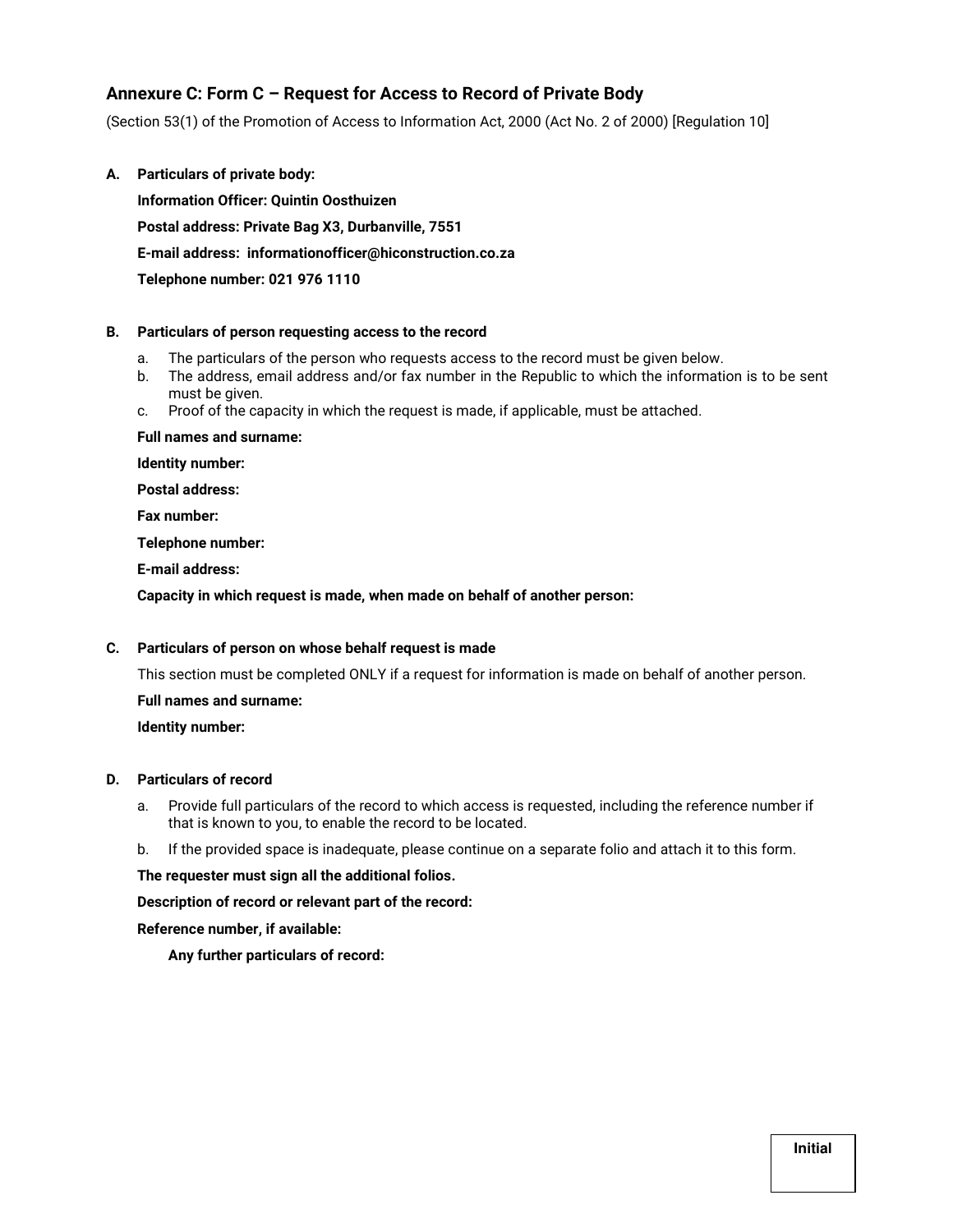## **E. Fees**

- a. A request for access to a record, other than a record containing personal information about yourself, will be processed only after a request fee has been paid.
- b. You will be notified of the amount required to be paid as the request fee.
- c. The fee payable for access to a record depends on the form in which access is required and the reasonable time required to search for and prepare a record.
- d. If you qualify for exemption of the payment of any fee, please state the reason for exemption.

#### **Reason for exemption from payment of fees:**

#### **F. Form of access to record**

If you are prevented by a disability to read, view or listen to the record in the form of access provided for in 1 to 4 hereunder, state your disability and indicate in which form the record is required.

### **Disability:**

#### **Form in which record is required:**

NOTES:

- a. Compliance with your request in the specified form may depend on the form in which the record is available.
- b. Access in the form requested may be refused in certain circumstances. In such a case you will be informed if access will be granted in another form.
- c. The fee payable for access for the record, if any, will be determined partly by the form in which access is requested.

|    | Mark the appropriate box with an X                                                         |                      |                                                               |  |                                    |  |
|----|--------------------------------------------------------------------------------------------|----------------------|---------------------------------------------------------------|--|------------------------------------|--|
| 1. | If the record is in written or printed form:                                               |                      |                                                               |  |                                    |  |
|    | Copy of record*                                                                            | Inspection of record |                                                               |  |                                    |  |
| 2. | If record consists of visual images - this includes photographs, slides, video recordings, |                      |                                                               |  |                                    |  |
|    | computer-generated images, sketches, etc                                                   |                      |                                                               |  |                                    |  |
|    | View the images                                                                            | Copy of images       |                                                               |  | Transcription of images            |  |
|    |                                                                                            |                      |                                                               |  |                                    |  |
| 3. | If record consists of recorded words or information which can be reproduced in sound:      |                      |                                                               |  |                                    |  |
|    | listen to the soundtrack (audio cassette)                                                  |                      | transcription of soundtrack* (written or<br>printed document) |  |                                    |  |
|    |                                                                                            |                      |                                                               |  |                                    |  |
| 4. | If record is held on computer or in an electronic or machine-readable form:                |                      |                                                               |  |                                    |  |
|    | printed copy of record*                                                                    |                      | printed copy of<br>information - derived<br>from the record*  |  | copy in computer<br>readable form* |  |

| *If you requested a copy or transcription of a record (above), do you wish the |            |           |
|--------------------------------------------------------------------------------|------------|-----------|
| copy or transcription to be posted to you?                                     | <b>YES</b> | <b>NO</b> |
| Postage is payable.                                                            |            |           |

Note that if the record is not available in the language you prefer, access may be granted in the language in which the record is available

In which language would you prefer the record?